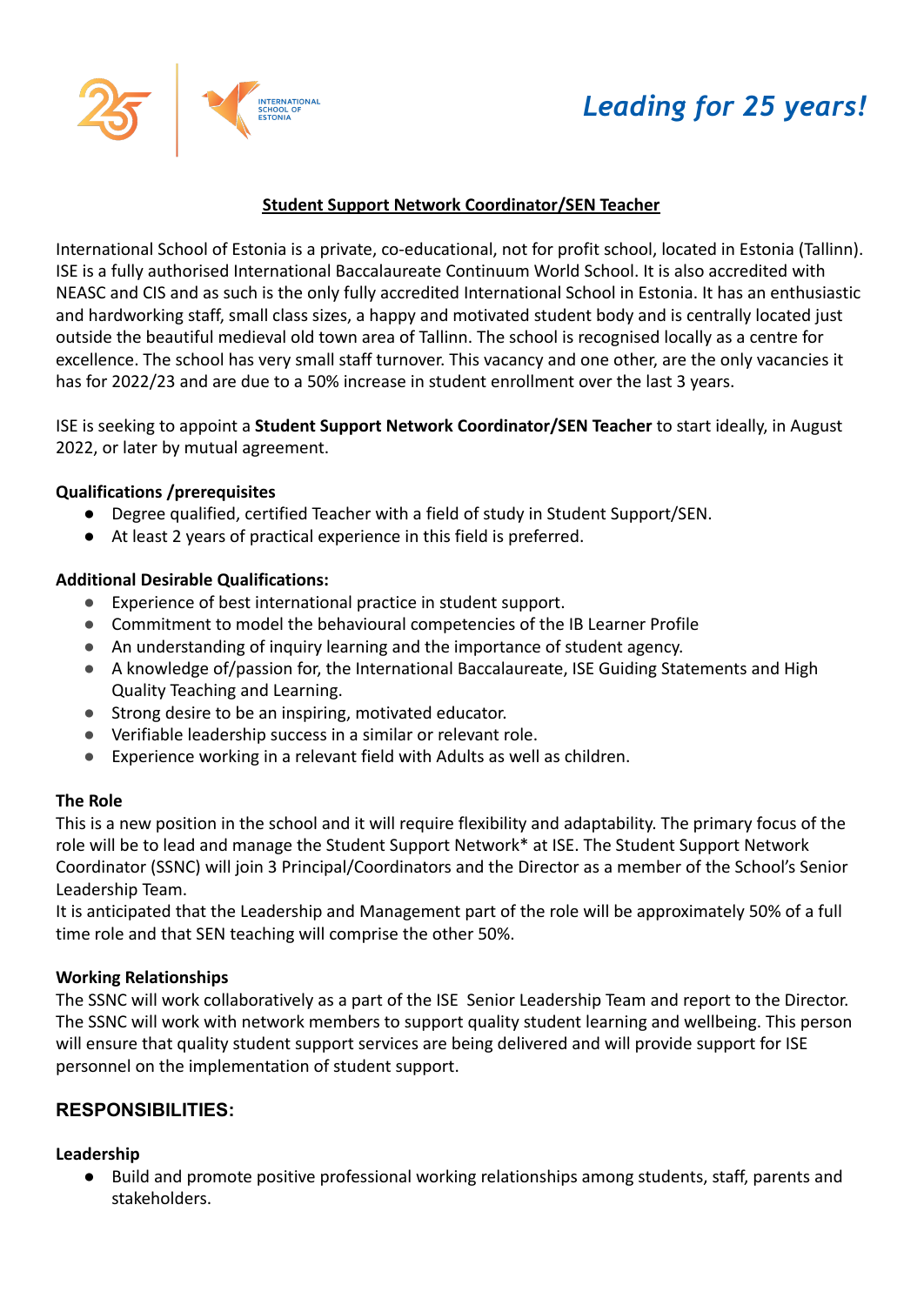- Develop a thorough overview of student support services at ISE, plan and implement improvements.
- Provide team leadership and professional development within the student support network.
- Implement effective lines of communication and collaboration within and beyond the student support network.
- Initiate, prepare, and facilitate various forms of staff development that address issues relevant to students in the school.
- Act as a liaison between parents, students and ISE staff on matters of learning and student wellbeing.
- Maintain a current knowledge of international and local best practices, trends and legislation.
- Assist the SLT team with the strategic development and review of Student Support Policies

### **Management**

- Coordinate special education referrals
- Assist teachers to examine teaching practices in order to effectively meet the needs of all students
- Manage and advise on the school budget and resources for the student support network
- Monitor special education documentation, record-keeping and communications to ensure best practice and efficient programme delivery.
- Monitor student progress towards targets set in ILP's
- Organise and schedule the effective and efficient use of support services teachers, shadow assistants and other professionals.
- Manage communication with relevant local authorities and organisations and map their services in order to maximise their support of ISE students.
- Review ILPs with parents, school administrators and ISE teachers
- Assist parents with understanding and supporting educational objectives, learning expectations and behavioural standards
- In conjunction with the DPO, manage confidentiality and GDPR compliance within the SSN.

## **Special Educational Needs Teaching**

- Plan, develop and implement individualised learning plans for each student
- Design appropriate teaching strategies
- Prepare instructional materials and lesson plans according to Individual Learning Plans (ILPs)
- Utilise appropriate methods of learning delivery and instruction to meet the needs of each student
- Modify and adapt conventional educational programs and curriculum to meet the requirements of special needs students
- Work collaboratively with ISE teachers to make sure that SEN students receive consistent support.

**\*student support network =** Principal/Coordinators, Student Support Network Coordinator, Special Educational Needs Teachers, Advisory, Homeroom and Subject Teachers, Student Support and Shadow Assistants, Child Safeguarding Lead, Dean of Students, School Psychologist.

## **The Package**

In addition to a competitive salary, an accommodation allowance, relocation support, and high quality international medical insurance is available to overseas candidates.

Expressions of interest for the above position closes on 31.05.22. Should a very suitable applicant be identified, the school reserves the right to make an immediate appointment.

A letter of interest and introduction, a Curriculum Vitae and the names and contact details of two referees who have been closely involved with you professionally, should be sent by email to: [vacancies@ise.edu.ee](mailto:vacancies@ise.edu.ee)